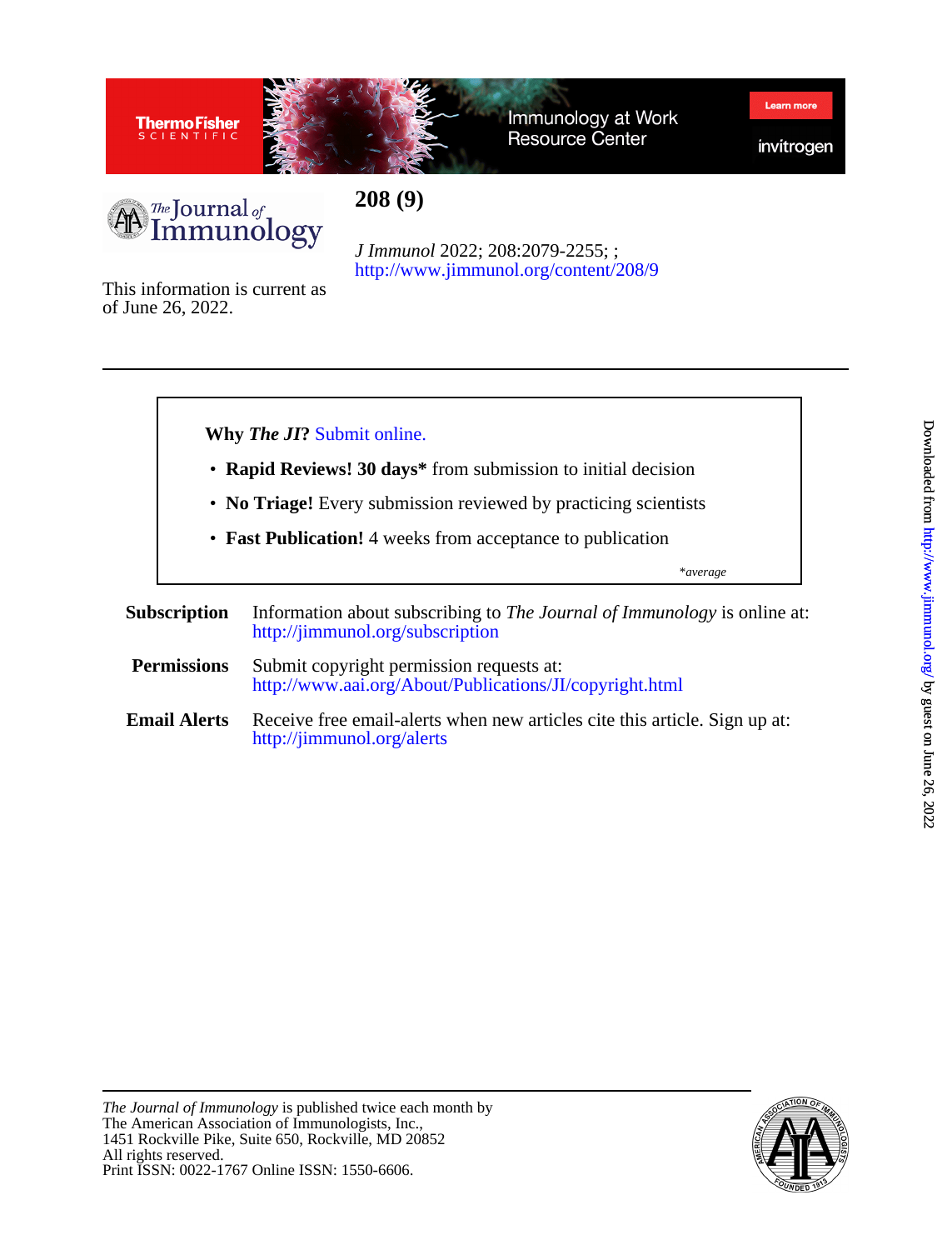# **Table of Contents**

VOL. 208 | NO. 9 | May 1, 2022 | Pages 2079–2256

## Top Reads

2079 TL4-SNP Mice Are More Sensitive to House Dust Mites See article p. 2085 T Regulatory Cells Get a Little Help from Nr4a1 See article p. <sup>2122</sup> PKR Controls Neutrophil Recruitment See article p. 2173 Seven Ways to Block the C4b Opsonin See article p. 2207

## Pillars of Immunology

2081 The Legend of Delta: Finding a New TCR Gene Alexander L. Dent

## Allergy and Other Hypersensitivities

2085 Mice Expressing Cosegregating Single Nucleotide Polymorphisms (D298G and N397I) in TLR4 Have Enhanced Responses to House Dust Mite Allergen Marc Y. Fink, Xiulan Qi, Kari Ann Shirey, Rachel Fanaroff, Svetlana Chapoval, Rose M. Viscardi, Stefanie N. Vogel, and Achsah D. Keegan

## Autoimmunity

2098 Pharmacologically Inferred Glycolysis and Glutaminolysis Requirement of B Cells in Lupus-Prone Mice Seung-Chul Choi, Wei Li, Xiaojuan Zhang, Nathalie Kanda, Leilani Zeumer-Spataro, Xiangyu Teng, and Laurence Morel

## Immune Regulation

2109 Adipocyte CD1d Gene Transfer Induces T Cell Expansion and Adipocyte Inflammation in CD1d Knockout Mice

Run Xiao, Anthony G. Mansour, Wei Huang, Quais N. Hassan, II, Ryan K. Wilkins, Suraj V. Komatineni, Rhiannon Bates, Seemaab Ali, Logan A. Chrislip, Nicholas J. Queen, Shoubao Ma, Jianhua Yu, Matthew R. Lordo, Bethany L. Mundy-Bosse, Michael A. Caligiuri, and Lei Cao

On the cover: Lung sections from C57BL/6 mice expressing single nucleotide polymorphisms (SNPs) in TLR4 (TLR4-SNP) treated with house dust mite (HDM) extract were immunostained with an anti-YM1 Ab and visualized under oil using a  $\times 100$ objective. YM1 staining revealed that TLR4-SNP mice had dramatically increased YM1 positivity after HDM treatment. Fink, M. Y., X. Qi, K. A. Shirey, R. Fanaroff, S. Chapoval, R. M. Viscardi, S. N. Vogel, and A. D. Keegan. 2022. Mice expressing cosegregating single nucleotide polymorphisms (D298G and N397I) in TLR4 have enhanced responses to house dust mite allergen. J. Immunol. 208: 2085–2097.

The Journal of Immunology (ISSN 0022-1767) is published twice each month by The American Association of Immunologists, Inc., 1451 Rockville Pike, Suite 650, Rockville, MD 20852, Phone: 301-634-7197, Fax: 301-246-8401. Subscription terms: New subscriptions and renewals begin January 1 and expire one year later (see http://www.jimmunol.org/subscription for prices and details). A special rate is available to members of The American Association of Immunologists, Inc. (see http://www.aai.org/ membership). The American Association of Immunologists, Inc., is not responsible for undeliverable issues. Replacement issues can be obtained, if available, at the regular price of single issues (see http://www.jimmunol.org/Subscription/Claims). Reprints of individual articles are available only from authors. Periodicals postage paid at Rockville, MD 20852, and at additional mailing offices. Country of origin U.S.A. Printed on acid-free recyclable paper. Postmaster: Send address changes 60 days in advance to The Journal of Immunology, Subscription Department, 1451 Rockville Pike, Suite 650, Rockville, MD 20852.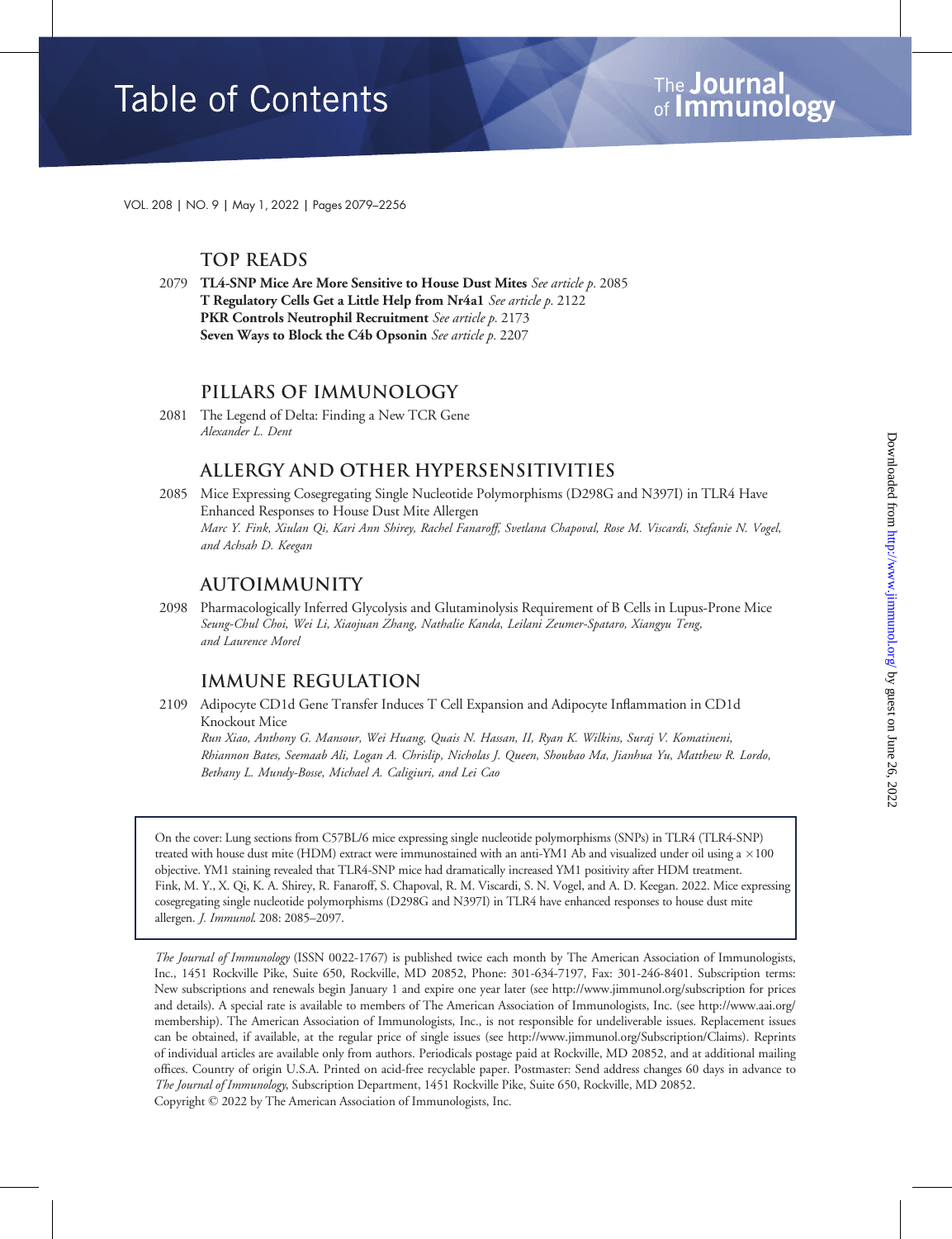2122 Essential Roles of the Transcription Factor NR4A1 in Regulatory T Cell Differentiation under the Influence of Immunosuppressants

Takashi Sekiya, Hidenori Kasahara, Ryo Takemura, Shinya Fujita, Jun Kato, Noriko Doki, Yuta Katayama, Yukiyasu Ozawa, Satoru Takada, Tetsuya Eto, Takahiro Fukuda, Tatsuo Ichinohe, Minoko Takanashi, Makoto Onizuka, Yoshiko Atsuta, Shinichiro Okamoto, Akihiko Yoshimura, Satoshi Takaki, and Takehiko Mori

### Immune System Development

2131  $\gamma\delta$  Thymocyte Maturation and Emigration in Adult Mice Kevin Joannou, Dominic P. Golec, Haiguang Wang, Laura M. Henao-Caviedes, Julia F. May, Rees G. Kelly, Rigel Chan, Stephen C. Jameson, and Troy A. Baldwin

### **IMMUNOGENETICS**

2141 Somatic Diversification of Rearranged Antibody Gene Segments by Intra- and Interchromosomal Templated Mutagenesis Gordon A. Dale, Daniel J. Wilkins, Jordan Rowley, Christopher D. Scharer, Christopher M. Tipton, Jennifer Hom, Jeremy M. Boss, Victor Corces, Ignacio Sanz, and Joshy Jacob

### Infectious Disease and Host Response

2154 Pneumonia Severity and Phase Linked to Virus-Specific T Cell Responses with Distinct Immune Checkpoints during pH1N1 Infection Hui Li, Min Zhao, Hangjie Zhang, Chuansong Quan, Dannie Zhang, Yingmei Liu, Meng Liu, Chunxue Xue, Shuguang Tan, Yaxin Guo, Yingze Zhao, Guizhen Wu, George F. Gao, Bin Cao, and William J. Liu

### Innate Immunity and Inflammation

- 2163 Human Cathelicidin Peptide LL-37 Induces Cell Death in Autophagy-Dysfunctional Endothelial Cells Kaori Suzuki, Mari Ohkuma, Akimasa Someya, Tomoya Mita, and Isao Nagaoka
- 2173 Neutrophil Protein Kinase R Mediates Endothelial Adhesion and Migration by the Promotion of Neutrophil Actin Polymerization Reiko Inoue, Hiroshi Nishi, Mizuko Osaka, Masayuki Yoshida, and Masaomi Nangaku
- 2184 Active Release of eCIRP via Gasdermin D Channels to Induce Inflammation in Sepsis Chuyi Tan, Bridgette Reilly, Alok Jha, Atsushi Murao, Yongchan Lee, Max Brenner, Monowar Aziz, and Ping Wang
- 2196 Zebrafish CERKL Enhances Host TBK1 Stability and Simultaneously Degrades Viral Protein via Ubiquitination Modulation Dan-Dan Chen, Long-Feng Lu, Feng Xiong, Xue-Li Wang, Jing-Yu Jiang, Can Zhang, Zhuo-Cong Li, Ke-Jia Han, and Shun Li

### Molecular and Structural Immunology

- 2207 Multifaceted Activities of Seven Nanobodies against Complement C4b Karla I. De la O Becerra, Wout Oosterheert, Ramon M. van den Bos, Katerina T. Xenaki, Joseph H. Lorent, Maartje Ruyken, Arie Schouten, Suzan H. M. Rooijakkers, Paul M. P. van Bergen en Henegouwen, and Piet Gros
- 2220 Promoter Proximity Defines Mutation Window for  $V_H$  and  $V_K$  Genes Rearranged to Different J Genes Justin H. M. Heltzel, Robert W. Maul, William Yang, and Patricia J. Gearhart

#### Tumor Immunology

- 2227 Ovarian Cancer Ascites Inhibits Transcriptional Activation of NK Cells Partly through CA125 Christopher C. Fraser, Bin Jia, Guangan Hu, Lojain Ibrahim Al Johani, Roberta Fritz-Klaus, James Dongjoo Ham, Raina N. Fichorova, Kevin M. Elias, Daniel William Cramer, Manish S. Patankar, and Jianzhu Chen
- 2239 IL-27 Induces CCL5 Production by T Lymphocytes, Which Contributes to Antitumor Activity Aiyan Hu, Jianmin Zhu, Chunxi Zeng, Cho-Hao Lin, Jianyu Yu, Jin-Qing Liu, Kimberly Lynch, Fatemeh Talebian, Xueliang Pan, Jingyue Yan, Yizhou Dong, Zihai Li, and Xue-Feng Bai